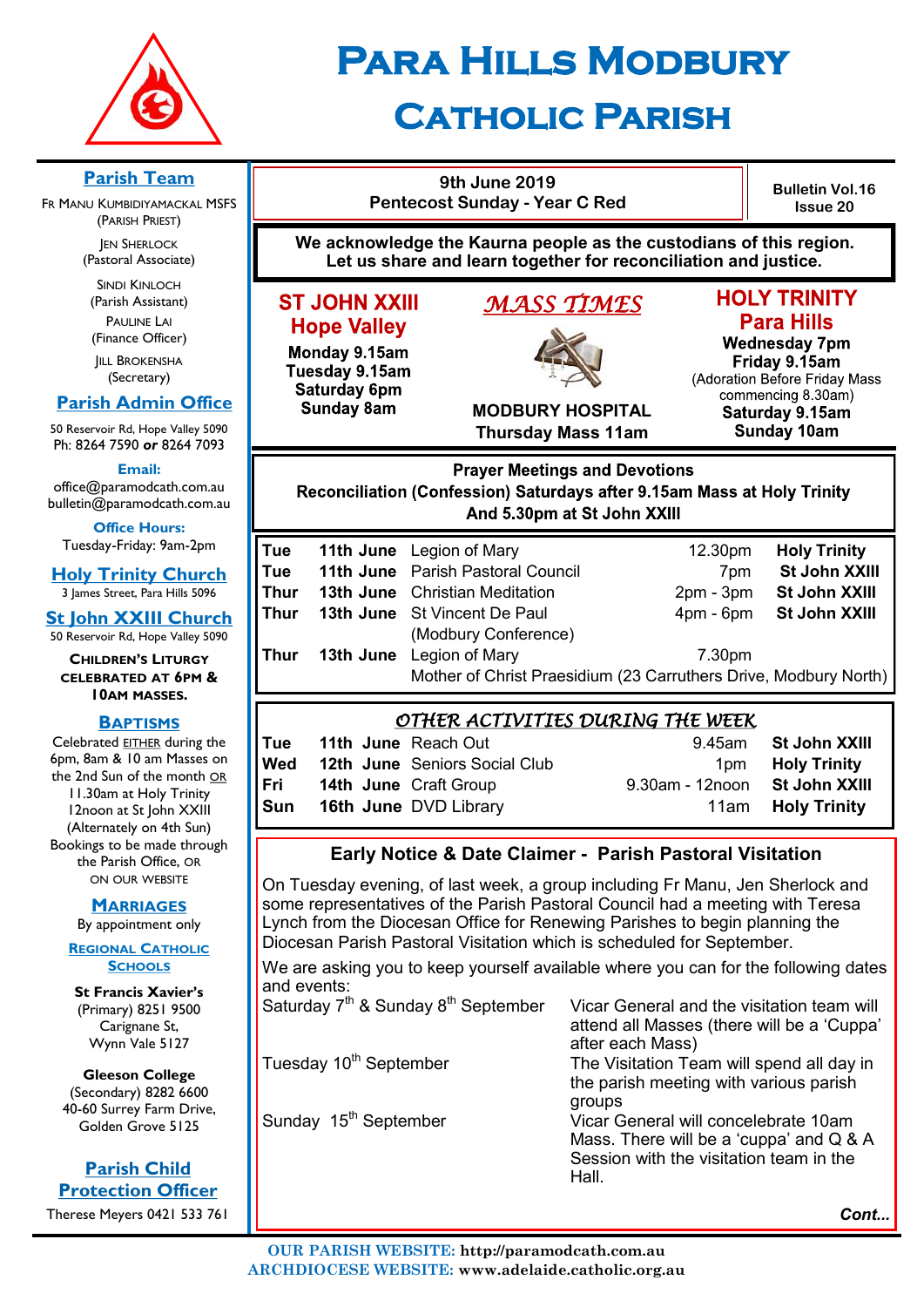#### *Cont…*

Parish Pastoral Visitation is a requirement under Canon Law. The Diocesan Office for Renewing Parishes sees these Pastoral Visits as an opportunity to meet and dialogue with the people of the Archdiocese. The visitation team is very keen to meet with many different groups across the parish to get a sense of the changing nature and diversity of our parish and to "hear about what is good, what is challenging, and to work out the future together" with us. We are assured that any and all questions and comments will be welcomed by the team and that no topic is off the agenda.

The parish has been asked to plan the program, especially for the 'long day' on Tuesday  $10^{th}$  September. We would like to hear your suggestions about what we should include in the program of visitation and from groups who could be available to meet with the visitation team during the day at either Holy Trinity or St John XXIII.

Please let the Office know if your group, or some members of your group, would be available and would like an opportunity to meet with the visitation team on Tuesday 10<sup>th</sup> September.

> Carolyn Ost *Chairperson PPC*

#### **Sacramental Program Children**

**Confirmation: Tuesday Evening 18th June St John XXIII 7pm First Holy Communion: 22nd June St John XXIII 6pm First Holy Communion : 29th June St John XXIII 6pm**

Let us pray for these children and their families for a safe and joyful time, that their hearts and mind are filled with the Holy Spirit and they become faithful members of our community.



# *HAPPY BIRTHDAY FATHER MANU for the 12TH JUNE*



| Readings for 16th June 2019 |           |  |
|-----------------------------|-----------|--|
| Prv                         | $8:22-31$ |  |
| 2nd Reading Rom             | $5:1-5$   |  |
| John                        | 16:12-15  |  |
|                             |           |  |

#### **Our Community's Prayer Petitions**  *PLEASE NOTE: THE NAMES ON THE SICK LIST WILL REMAIN FOR TWO MONTHS ONLY UNLESS OTHERWISE NOTIFIED.*

**BULLETIN PRAYER LIST:** Please note that names can only be added to this list by immediate family, or the ill person themselves (for reasons of privacy).

#### **Please Remember in your Prayers Those who are sick, especially:**

Dudley Dolman, Father Peter Milburn, Maria Hand, Emma Gammon, Sylvia Gisi, Asher Caudle, David North, Elijah Neri, Wayne Collins, Antoinette Pascale, Marg Dolman, Charlotte Fussell, Selena (Rose) Quinn, Phyllis Anthony, Pam Ridley, Reta Lockyer, Michael Pritchard, John MacGrath, Ken Robinson, Graham Armstrong, Mary Redmond, Graham Speed, Marlen Piineda, David Truman, Bruce Mc Andie, Rosa Maria Santos, Sean Molloy, Betty Roper, Imperia De Ionno, Julie Reimann, Imelda Schulz, Maddison Calleja, Janice Forrester, Ray Zielonka, Jim Marlow, Gerry Canavan, Jayden Lee, Audrey Athayde, Marie Boulton, Sr. Marleen Dewar OLSH, Kay Kennedy, Rita Robinson, Eileen Ryan, Gary Lockyer, Yvonne Summers.

#### **Saints/Feast Days Of the Week**

- 10th Mary, Mother of the Church
- 11th St Barnabas, Apostle
- 13th St Anthony of Padua
- 16th The Most Holy Body and Blood of Christ

# **A MESSAGE FROM FATHER PETER**

**Thank you very much for your prayers and well wishes. The operation went well and I will be home in a few days. Please continue to keep me in your prayers.**

#### **SPECIAL COLLECTION**

The Special Collection for the Propagation of the Faith Appeal will be taken up This Weekend. We invite parishioners to visit the Catholic Mission website where you can gain a comprehensive view of the activities Catholic Mission provides in doing the work of the Pontifical Mission societies in Australia.

#### *CHILDREN'S PRAYER*

Come, Holy Spirit, and fill our hearts with your love. Work through us to bring Jesus to those who do not know him, so that we may share His love with others.

Amen

Website<https://catholicmission.org.au/>

**RESPONSORIAL PSALM:** *Lord, send out your Spirit and renew the face of the earth.*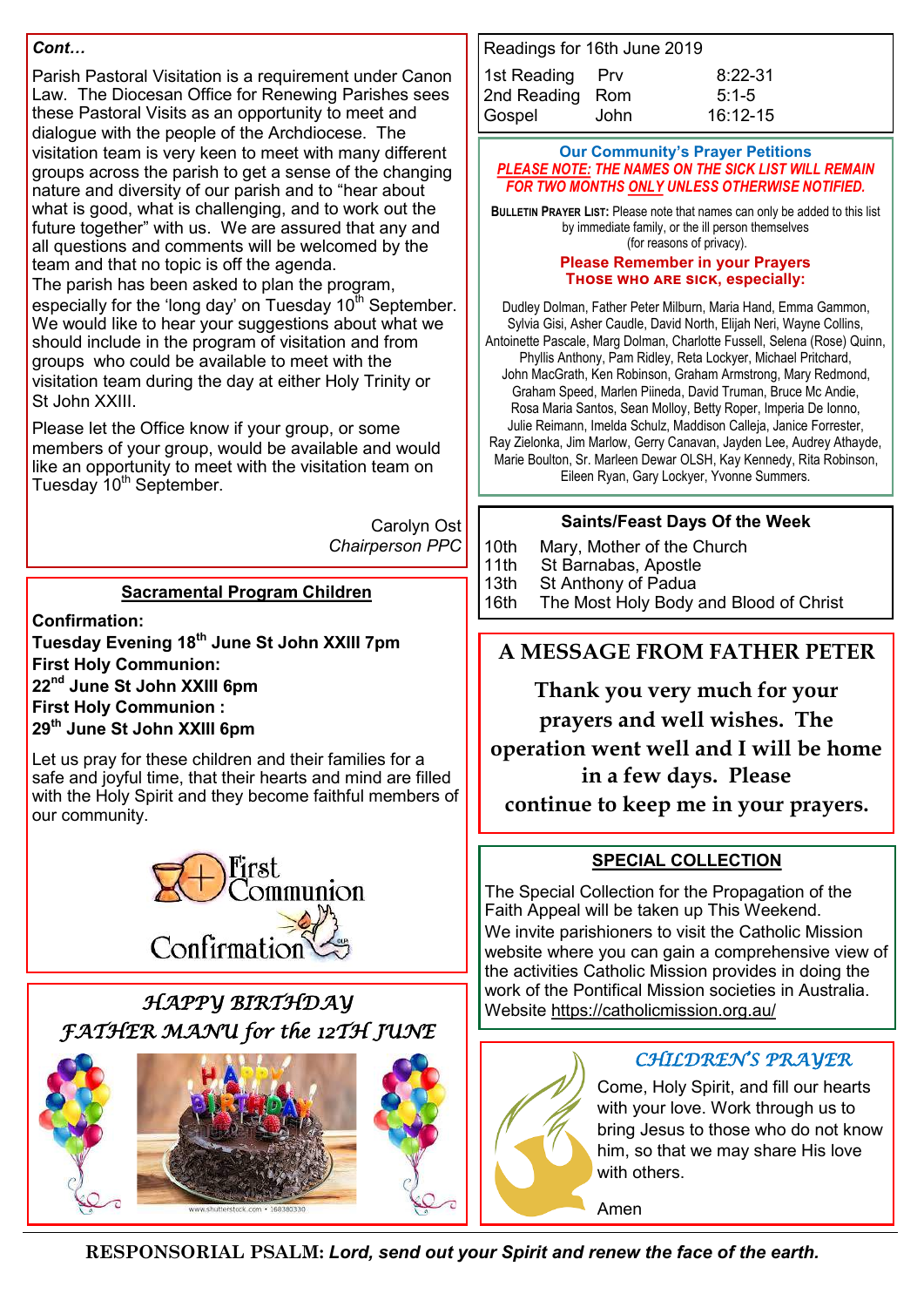#### **ST VINCENT DE PAUL HQ: 1300 729 202 from 9.00am — 1.00pm or www.vinnies.org.au**



#### **St Vincent de Paul Modbury Conference**

*Lord your timeless lesson sings out in the voice of constant waves, in the wind through the trees and in the harmonies of life. Wash clean our ears to hear you, make us listen now, for we need your great wisdom to assist us in our life. Amen.*

A busy week this week with 7 Adults and 8 children requiring food and clothing.

#### **Pantry needs this week are:**

Coffee, Milo/Quik, Milk, Peanut butter.

Once again many thanks for your continued support and it will be greatly appreciated if items could be placed in the Vinnies collection basket.

Thank you and God Bless

#### **REACH OUT GROUP**

Altar Server: Leo North

Tuesday 11th June 2019 9.15am Mass at St John XXIII Reader: Aggie Marziale Offertory: Rafael Melegh & Irene Melegh Communion: Maureen Frost & Mary Mattner

All welcome



#### DEVELOPMENT FUND 2019

Congratulations Sheila Clarke No. 62 Drawn by Paul Haydon for Michael Flavel

> Contact: Marg Dolman 8264 1317 to be included in the draw.

#### **HAPPY BIRTHDAY JUNE BABIES**

12th Father Manu 16th Jolanta Ball, Eddy Valle



#### **LEARN MORE ABOUT YOUR FAITH**

- Lives of the Saints
- Papal Encyclicals & Letters
- Teachings of the Magisterium
- Insights into the Gospels of Mark, John etc.
- How to read the Bible
- Does the Church still teach that?
- The persecuted Church
- Pilgrimages
- A Catholic perspective of World News DVD Library every 3rd Sunday of the month at Holy Trinity. **The Library will be open on—16th June**

**after 10AM MASS WE ARE ALL CALLED TO HOLINESS DON'T MISS YOUR CHANCE**

# **Parish Craft Market 2019 Our annual Craft Market will be held on 2nd November at St John XXIII Mass Centre.**

Applications for hire of a table or site are now open. Forms are available on our Parish website or hard copies can be obtained at the Parish Office Tuesday – Friday 9am – 2pm

**Parishioners:** Please note the date in your diary! We hope to have your wonderful support again this year. Keep an eye out for further notices in the Bulletin as the market draws closer.

**Potting**: It would be appreciated if you could pot some plants for the Parish Plant Stall. **Produce:** Pickles, Jams and Chutneys are popular items for sale at the market, so if you can make some for the Cake Stall, we would very much appreciate your efforts.

*Lea Crosby* 

*on behalf of Parish Craft Market Committee*

#### **FEAST OF THE MOST HOLY TRINITY**

**CUPPA AFTER MASS - 16TH JUNE** In celebration of the Feast of The Most Holy Trinity there will be a special cuppa after 10am Mass next weekend at Holy Trinity Church



**GOSPEL ACCLAMATION:** *Alleluia, alleluia! Come, Holy Spirit; fill the hearts of your faithful and kindle in them the fire of your love. Alleluia!*